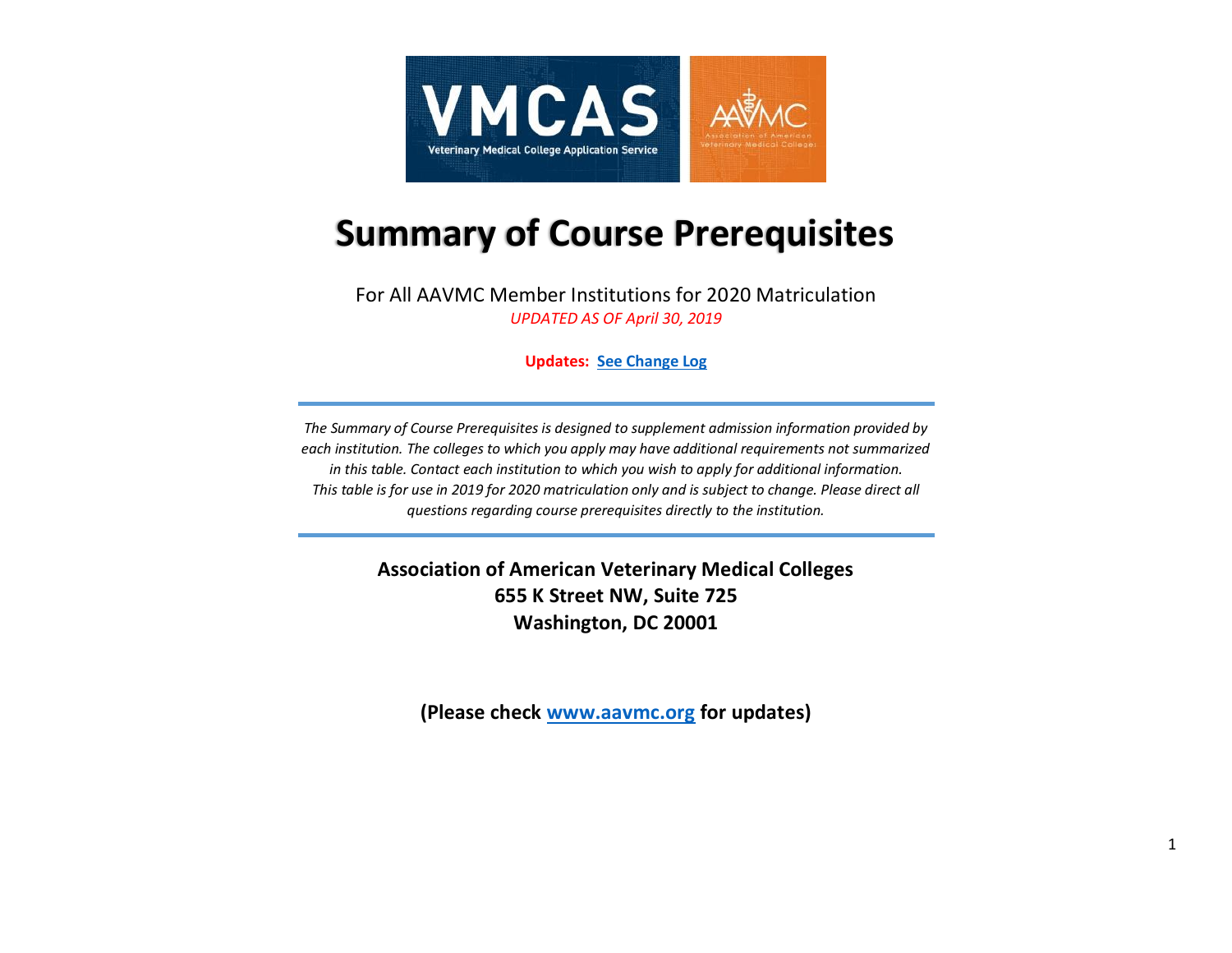### Contents (click on name in listing for details)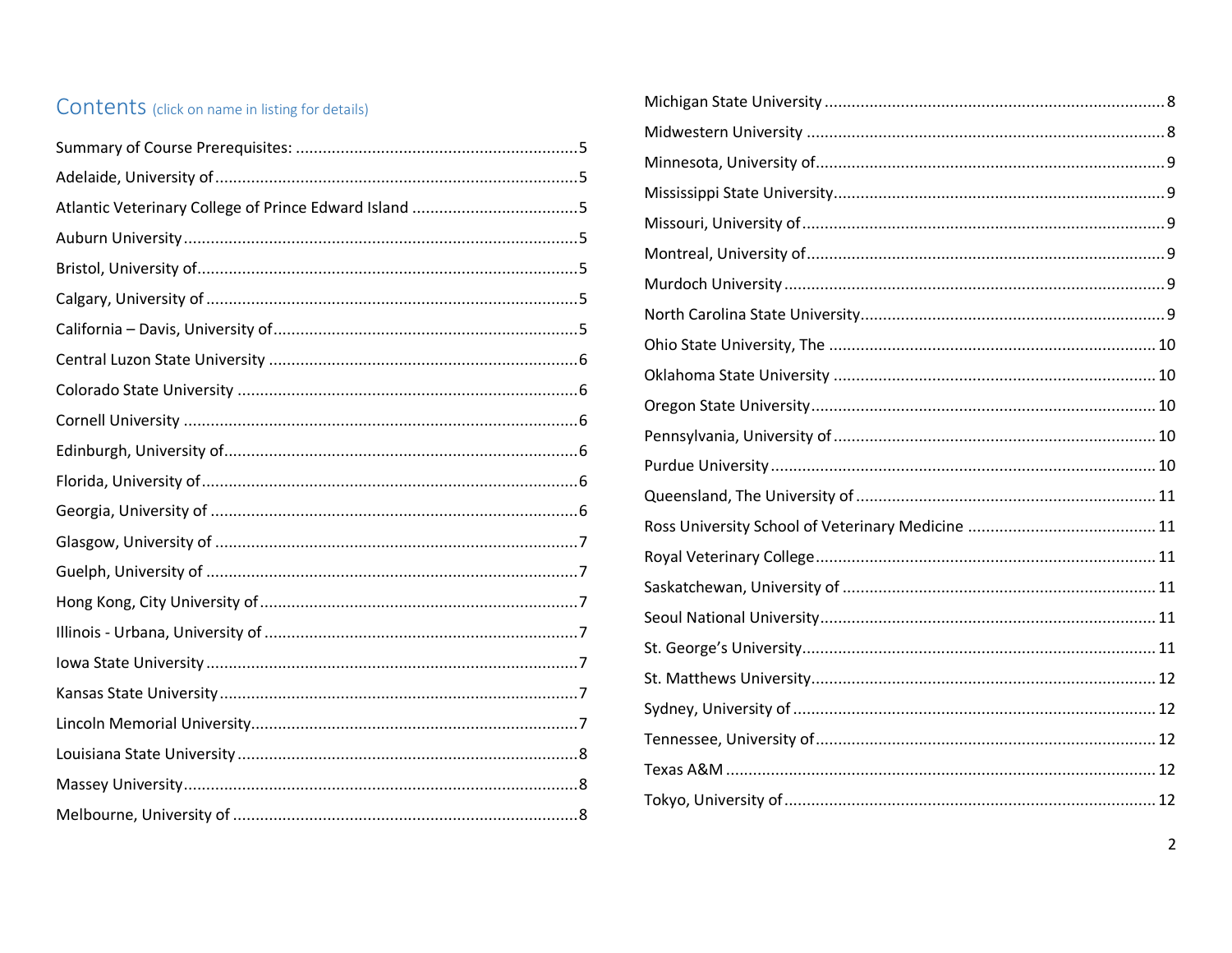| University of Veterinary and Animal Sciences (UVAS) - Lahore-Pakistan 13 |  |
|--------------------------------------------------------------------------|--|
|                                                                          |  |
| University of Veterinary Medicine and Pharmacy in Kosice 13              |  |
|                                                                          |  |
|                                                                          |  |
|                                                                          |  |
|                                                                          |  |
|                                                                          |  |
|                                                                          |  |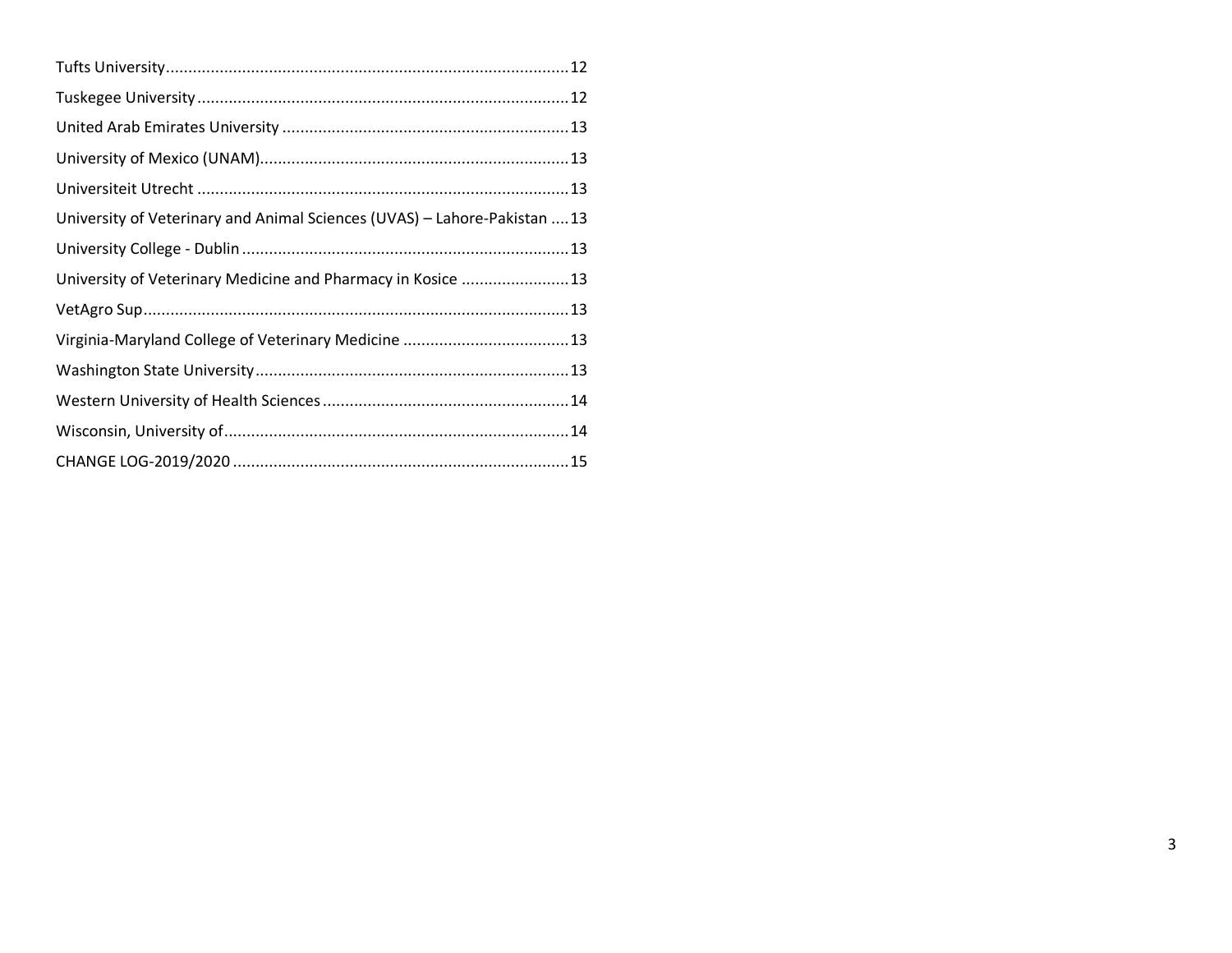|                                    | niversity of Adelaide | Atlantic Veterinary College of Prince<br>Edward Island |     | Auburn University | niversity of Calgary<br>Iniversity of Bristol* | Jniversity of California - Davis | entral Luzon State** | colorado State University           | urgh<br>Iniversity of Edinbi<br>ornell University | <b>Jniversity of Florida</b> | <b>Jniversity of Georgia</b>        | sgow<br>of Gla<br>Jniversity | Iniversity of Guelph | City University of Hong Kong**<br>אייטריט בווייט ביטיווווד | ampaign                             | owa State University | ansas State University | incoln Memorial University         | ouisiana State University           | Massey University     | <b>Jniversity of Melbourne</b> | Vichigan State University | Midwestern University | niversity of Minnesota  | Aississippi State Univer    | <b>Jniversity of Missouri</b>       | Iniversite de Montreal              | <b>Aurdoch Univ</b>    | Jorth Carolina State Unive | State University<br>The Ohio | )klahoma State University | <b>Dregon State University</b> | <b>Jniversity of Pennsylvania</b> | sity | niversity of Queensland                                         | <b>Ross University</b> | Royal Veterinary College, University of<br>I ondon | seoul National University* | St. George's University | St. Matthews University            | <b>Jniversity of Sydney</b> | niversity of Tennessee | exas A&M University        | niversity of Tokyo* | <b>Tufts University</b>            | uskegee University     | Jnited Arab Emirates University**<br>Jniversidad Nacional Autonoma de | Autonoma de                     | <b>Jniversity College Dublin</b><br>Iniveriteit Utrecht** | Jniversity of Veterinary Medicine and<br>Pharmacy in Kosice ** | Jniversity of Veterinary and Animal<br>Sciences** - Pakistan | vetAgro Sup * *<br>Virginia/Maryland College of Veterinary<br>Medicine |   | Sciences<br>Washington State University                       | Western University of Health Sci<br>Western University of Veterinary<br>Medicine - Saskatchewan |                                    | Schools with common pre-requisites<br>Iniversity of Wisconsin |  |
|------------------------------------|-----------------------|--------------------------------------------------------|-----|-------------------|------------------------------------------------|----------------------------------|----------------------|-------------------------------------|---------------------------------------------------|------------------------------|-------------------------------------|------------------------------|----------------------|------------------------------------------------------------|-------------------------------------|----------------------|------------------------|------------------------------------|-------------------------------------|-----------------------|--------------------------------|---------------------------|-----------------------|-------------------------|-----------------------------|-------------------------------------|-------------------------------------|------------------------|----------------------------|------------------------------|---------------------------|--------------------------------|-----------------------------------|------|-----------------------------------------------------------------|------------------------|----------------------------------------------------|----------------------------|-------------------------|------------------------------------|-----------------------------|------------------------|----------------------------|---------------------|------------------------------------|------------------------|-----------------------------------------------------------------------|---------------------------------|-----------------------------------------------------------|----------------------------------------------------------------|--------------------------------------------------------------|------------------------------------------------------------------------|---|---------------------------------------------------------------|-------------------------------------------------------------------------------------------------|------------------------------------|---------------------------------------------------------------|--|
| Biology/Zoolog                     |                       | $\bullet$                                              |     | $\bullet$         |                                                | $\bullet$                        |                      |                                     | $\bullet$                                         | $\bullet$                    | $\bullet$                           | $\bullet$                    |                      |                                                            | $\bullet$                           | $\bullet$            |                        | $\bullet$                          | $\bullet$                           | $\bullet$             |                                | $\bullet$                 |                       |                         |                             | $\bullet$                           | $\bullet$                           |                        |                            |                              | $\bullet$                 | $\bullet$<br>$\bullet$         |                                   |      |                                                                 | $\bullet$              | $\bullet$                                          |                            | $\bullet$               | $\bullet$                          | $\bullet$                   |                        | $\bullet$                  |                     | $\bullet$                          | $\bullet$              |                                                                       | $\bullet$                       | $\bullet$<br>$\bullet$                                    |                                                                |                                                              | $\bullet$                                                              |   | $\bullet$<br>$\bullet$                                        | $\bullet$                                                                                       |                                    | 46<br>$\bullet$                                               |  |
| Organic<br>Chemistry               |                       | $\bullet$                                              |     | $\bullet$         |                                                | $\bullet$                        |                      |                                     | $\bullet$                                         | ٠                            | ٠                                   |                              |                      |                                                            | $\bullet$                           |                      |                        | $\bullet$                          | $\bullet$                           |                       |                                | ٠                         |                       |                         |                             | $\bullet$                           |                                     |                        |                            |                              |                           | $\bullet$                      |                                   |      |                                                                 | $\bullet$              | $\bullet$                                          |                            | ٠                       | $\bullet$                          | $\bullet$                   |                        | $\bullet$                  |                     | $\bullet$                          | $\bullet$              |                                                                       | $\bullet$                       |                                                           |                                                                |                                                              | $\bullet$                                                              |   | $\bullet$                                                     | $\bullet$                                                                                       | ٠                                  | 42                                                            |  |
| Biochemistry<br>Inorganic          |                       |                                                        |     |                   |                                                |                                  |                      |                                     |                                                   |                              |                                     |                              |                      |                                                            | $\bullet$                           |                      |                        |                                    |                                     |                       |                                | $\bullet$                 |                       |                         |                             |                                     |                                     |                        |                            |                              |                           |                                |                                   |      | $\bullet$                                                       |                        | $\bullet$                                          |                            |                         |                                    |                             |                        |                            |                     | $\bullet$                          |                        |                                                                       |                                 |                                                           |                                                                |                                                              | $\bullet$                                                              |   |                                                               | $\bullet$                                                                                       |                                    | 42                                                            |  |
| Chemistry                          |                       | $\bullet$                                              |     |                   |                                                | $\bullet$                        |                      |                                     |                                                   | $\bullet$                    |                                     |                              |                      |                                                            | $\bullet$                           |                      |                        | $\bullet$                          | $\bullet$                           |                       |                                | $\bullet$                 |                       |                         |                             |                                     | $\bullet$                           |                        |                            |                              |                           | $\bullet$                      |                                   |      | $\bullet$                                                       |                        |                                                    |                            | ٠                       |                                    |                             |                        | ٠                          |                     | $\bullet$                          |                        |                                                                       | b.<br>$\bullet$                 |                                                           |                                                                |                                                              |                                                                        |   |                                                               | $\bullet$                                                                                       |                                    | 40                                                            |  |
| Physics<br>Mathematics/            |                       |                                                        |     | $\bullet$         |                                                |                                  |                      |                                     |                                                   |                              |                                     |                              |                      |                                                            |                                     |                      |                        |                                    | $\bullet$                           |                       |                                |                           |                       |                         |                             |                                     |                                     |                        |                            |                              |                           |                                |                                   |      | ò                                                               |                        | $\bullet$                                          |                            |                         |                                    |                             |                        | $\bullet$                  |                     | $\bullet$                          |                        |                                                                       | $\bullet$  <br>$\bullet$        |                                                           |                                                                |                                                              | ٠                                                                      |   |                                                               | $\bullet$                                                                                       |                                    | $40\,$                                                        |  |
| Statistics<br>English              |                       | $\bullet$                                              |     |                   |                                                |                                  |                      |                                     |                                                   | ٠                            |                                     |                              |                      |                                                            |                                     |                      |                        |                                    | ٠                                   |                       |                                | $\bullet$                 |                       |                         |                             | $\bullet$                           | $\bullet$                           | ٠                      |                            |                              |                           | $\bullet$                      |                                   |      |                                                                 | $\bullet$              | $\bullet$                                          |                            | ٠                       |                                    |                             | $\bullet$              | $\bullet$                  |                     | $\bullet$                          |                        |                                                                       | $\bullet$ $\vdash$<br>$\bullet$ |                                                           |                                                                |                                                              | $\bullet$                                                              |   | $\bullet$                                                     | $\bullet$                                                                                       |                                    | 39                                                            |  |
| Composition                        |                       | $\bullet$                                              |     |                   |                                                |                                  |                      |                                     |                                                   | ٠                            |                                     |                              |                      |                                                            |                                     |                      |                        | $\bullet$                          | $\bullet$                           |                       |                                | $\bullet$                 |                       |                         |                             | ٠                                   |                                     |                        |                            |                              |                           | $\bullet$                      |                                   |      |                                                                 | $\bullet$              |                                                    |                            | $\bullet$               |                                    |                             |                        | ٠                          |                     | $\bullet$                          |                        |                                                                       |                                 | $\bullet$                                                 |                                                                |                                                              | $\bullet$                                                              |   | $\bullet$                                                     | $\bullet$                                                                                       |                                    | 36                                                            |  |
| Humanities/<br>Social Sciences     |                       |                                                        |     |                   |                                                |                                  |                      |                                     |                                                   | ٠                            |                                     |                              |                      |                                                            | $\bullet$                           | $\bullet$            |                        | ٠                                  |                                     |                       |                                | $\bullet$                 |                       |                         |                             | ٠                                   |                                     |                        |                            |                              | $\bullet$                 | $\bullet$                      |                                   |      |                                                                 | $\bullet$              |                                                    |                            |                         |                                    |                             |                        |                            |                     | $\bullet$                          |                        |                                                                       |                                 |                                                           |                                                                |                                                              | $\bullet$                                                              |   |                                                               |                                                                                                 |                                    | 27                                                            |  |
| Genetics                           |                       | $\bullet$                                              |     |                   |                                                |                                  |                      |                                     | $\bullet$<br>$\bullet$                            |                              |                                     | $\bullet$<br>$\bullet$       |                      |                                                            |                                     |                      |                        |                                    |                                     |                       |                                |                           |                       | $\bullet$               |                             |                                     |                                     |                        |                            |                              |                           |                                |                                   |      |                                                                 | $\bullet$<br>$\bullet$ |                                                    |                            |                         |                                    |                             | $\bullet$<br>$\bullet$ | $\bullet$                  |                     |                                    | $\bullet$<br>$\bullet$ |                                                                       |                                 | $\bullet$                                                 |                                                                |                                                              |                                                                        |   |                                                               | $\bullet$                                                                                       | $\bullet$                          | $\begin{array}{c}\n 26 \\ 20 \\ \hline\n 14\n \end{array}$    |  |
| Microbiology<br>Electives          |                       | $\bullet$                                              |     |                   |                                                |                                  |                      | $\bullet$                           |                                                   |                              |                                     |                              |                      |                                                            |                                     |                      |                        |                                    |                                     |                       |                                |                           |                       |                         |                             |                                     |                                     |                        |                            |                              |                           |                                |                                   |      |                                                                 | $\bullet$              |                                                    |                            |                         |                                    |                             |                        |                            |                     |                                    |                        |                                                                       |                                 |                                                           |                                                                |                                                              |                                                                        |   |                                                               | $\bullet$<br>ė                                                                                  |                                    |                                                               |  |
| Speech/<br><b>Public Speaking</b>  |                       |                                                        |     |                   |                                                |                                  |                      |                                     |                                                   | $\bullet$                    |                                     |                              |                      |                                                            | $\bullet$                           | $\bullet$            |                        |                                    |                                     |                       |                                |                           |                       |                         |                             |                                     |                                     |                        |                            | $\bullet$                    | $\bullet$                 | $\bullet$                      |                                   |      |                                                                 |                        |                                                    |                            |                         |                                    |                             |                        | $\bullet$                  |                     |                                    |                        |                                                                       |                                 |                                                           |                                                                |                                                              |                                                                        |   | ٠                                                             |                                                                                                 |                                    | $12$                                                          |  |
| Science<br>Electives               |                       |                                                        |     |                   |                                                |                                  |                      | $\bullet$                           |                                                   | $\bullet$                    |                                     |                              |                      |                                                            | $\bullet$                           |                      |                        | ٠                                  |                                     |                       |                                |                           |                       |                         |                             |                                     |                                     |                        |                            |                              |                           |                                |                                   |      |                                                                 |                        | $\bullet$                                          |                            |                         |                                    |                             | $\bullet$              |                            |                     |                                    |                        |                                                                       |                                 |                                                           |                                                                |                                                              |                                                                        |   |                                                               |                                                                                                 |                                    | 12                                                            |  |
| Cellular Biology                   |                       |                                                        |     |                   |                                                |                                  |                      |                                     | $\bullet$                                         |                              |                                     | $\bullet$                    |                      |                                                            |                                     |                      |                        |                                    |                                     | $\bullet$             |                                |                           |                       |                         |                             |                                     |                                     | $\bullet$              |                            |                              |                           |                                |                                   |      |                                                                 |                        |                                                    |                            |                         |                                    |                             | $\bullet$              |                            |                     |                                    | $\bullet$              |                                                                       |                                 | $\bullet$                                                 |                                                                |                                                              |                                                                        |   |                                                               |                                                                                                 | $\bullet$                          | 10                                                            |  |
| Physiology<br>(Systemic)           |                       |                                                        |     |                   |                                                |                                  |                      |                                     |                                                   | $\bullet$                    |                                     |                              |                      |                                                            |                                     |                      |                        |                                    |                                     |                       |                                |                           |                       |                         |                             |                                     |                                     |                        |                            |                              |                           | $\bullet$                      |                                   |      |                                                                 |                        |                                                    |                            |                         |                                    |                             | $\bullet$              |                            |                     |                                    |                        |                                                                       |                                 |                                                           |                                                                |                                                              |                                                                        |   |                                                               |                                                                                                 | $\bullet$                          | $\bf 8$                                                       |  |
| Anatomy                            |                       |                                                        |     |                   |                                                |                                  |                      |                                     |                                                   | $\bullet$                    |                                     |                              |                      |                                                            |                                     |                      |                        |                                    |                                     |                       |                                |                           |                       |                         |                             |                                     |                                     |                        |                            |                              |                           |                                |                                   |      |                                                                 |                        | $\bullet$                                          |                            |                         |                                    |                             | $\bullet$              |                            |                     |                                    | $\bullet$              |                                                                       |                                 |                                                           |                                                                |                                                              |                                                                        |   |                                                               |                                                                                                 | $\bullet$                          | $\overline{7}$                                                |  |
| Animal<br>Nutrition                |                       |                                                        |     |                   |                                                |                                  |                      |                                     |                                                   |                              |                                     |                              |                      |                                                            |                                     |                      |                        |                                    |                                     |                       |                                |                           |                       |                         |                             |                                     |                                     |                        |                            |                              |                           |                                |                                   |      |                                                                 |                        |                                                    |                            |                         |                                    |                             |                        |                            |                     |                                    |                        |                                                                       |                                 |                                                           |                                                                |                                                              |                                                                        |   |                                                               |                                                                                                 |                                    | $\boldsymbol{6}$                                              |  |
| Advanced<br>Biological<br>Science  |                       |                                                        |     |                   |                                                |                                  |                      |                                     |                                                   | $\bullet$                    | $\bullet$                           |                              |                      |                                                            |                                     |                      |                        |                                    |                                     |                       |                                |                           |                       |                         |                             |                                     |                                     |                        |                            |                              |                           |                                |                                   |      |                                                                 |                        |                                                    |                            |                         |                                    |                             |                        |                            |                     |                                    | $\bullet$              |                                                                       |                                 |                                                           |                                                                |                                                              |                                                                        |   |                                                               |                                                                                                 |                                    | $\mathbf 6$                                                   |  |
| Animal Science<br>Advanced Life    |                       |                                                        |     |                   |                                                |                                  |                      |                                     |                                                   | $\bullet$                    |                                     |                              |                      |                                                            |                                     |                      |                        |                                    |                                     |                       |                                |                           |                       |                         |                             |                                     |                                     |                        |                            |                              |                           |                                |                                   |      |                                                                 |                        |                                                    |                            |                         |                                    |                             |                        |                            |                     |                                    |                        |                                                                       |                                 |                                                           |                                                                |                                                              |                                                                        |   |                                                               |                                                                                                 |                                    | $\overline{c}$                                                |  |
|                                    |                       |                                                        |     |                   |                                                |                                  |                      |                                     |                                                   | $\bullet$                    |                                     |                              |                      |                                                            |                                     |                      |                        |                                    |                                     |                       |                                |                           |                       |                         |                             |                                     |                                     |                        |                            |                              |                           |                                |                                   |      |                                                                 |                        |                                                    |                            |                         |                                    |                             |                        |                            |                     |                                    |                        |                                                                       |                                 |                                                           |                                                                |                                                              |                                                                        |   |                                                               |                                                                                                 |                                    | $\overline{a}$                                                |  |
| Sciences<br>Medical<br>Terminology |                       |                                                        |     |                   |                                                |                                  |                      |                                     |                                                   |                              |                                     |                              |                      |                                                            |                                     |                      |                        |                                    |                                     |                       |                                |                           |                       |                         |                             |                                     |                                     |                        |                            |                              |                           |                                |                                   |      |                                                                 |                        |                                                    |                            |                         |                                    |                             |                        |                            |                     |                                    |                        |                                                                       |                                 |                                                           |                                                                |                                                              | $\bullet$                                                              |   |                                                               |                                                                                                 |                                    | $\overline{2}$                                                |  |
| Physical                           |                       |                                                        |     |                   |                                                |                                  |                      |                                     |                                                   |                              |                                     |                              |                      |                                                            |                                     |                      |                        |                                    |                                     |                       |                                |                           |                       |                         |                             |                                     |                                     |                        |                            |                              |                           |                                |                                   |      |                                                                 |                        |                                                    |                            |                         |                                    |                             |                        |                            |                     |                                    |                        |                                                                       |                                 |                                                           |                                                                |                                                              |                                                                        |   |                                                               |                                                                                                 |                                    | $\overline{1}$                                                |  |
| Education<br>Ecology               |                       |                                                        |     |                   |                                                |                                  |                      |                                     |                                                   |                              |                                     |                              |                      |                                                            |                                     |                      |                        |                                    |                                     |                       |                                |                           |                       |                         |                             |                                     |                                     |                        |                            |                              |                           |                                |                                   |      |                                                                 |                        |                                                    |                            |                         |                                    |                             |                        |                            |                     |                                    |                        |                                                                       |                                 |                                                           |                                                                |                                                              |                                                                        |   |                                                               |                                                                                                 |                                    | $\mathbf{1}$                                                  |  |
| Bachelor's                         |                       |                                                        |     |                   |                                                |                                  |                      |                                     |                                                   |                              |                                     |                              |                      |                                                            |                                     |                      |                        |                                    |                                     |                       |                                |                           |                       |                         |                             |                                     |                                     |                        |                            |                              |                           |                                |                                   |      |                                                                 |                        |                                                    |                            |                         |                                    |                             |                        |                            |                     |                                    |                        |                                                                       |                                 |                                                           |                                                                |                                                              |                                                                        |   |                                                               |                                                                                                 |                                    |                                                               |  |
| Degree<br>Required                 |                       | $\stackrel{\mathtt{o}}{\mathtt{g}}$                    |     | $\epsilon$        | Yes<br>$\stackrel{\circ}{\simeq}$              | Yes                              |                      | $\stackrel{\mathtt{o}}{\mathtt{z}}$ | No<br>See Details                                 | å                            | $\stackrel{\mathtt{o}}{\mathtt{g}}$ |                              | 22                   |                                                            | $\stackrel{\mathtt{o}}{\mathtt{g}}$ | 2 <sup>o</sup>       |                        | $\overset{\mathtt{o}}{\mathtt{z}}$ | $\stackrel{\mathtt{o}}{\mathtt{g}}$ | $\mathop{\mathsf{S}}$ | Yes                            | $\overset{\circ}{\simeq}$ | $\mathop{\mathsf{S}}$ | $\overline{\mathbf{z}}$ | $\stackrel{\circ}{\approx}$ | $\stackrel{\mathtt{o}}{\mathtt{g}}$ | $\stackrel{\mathtt{o}}{\mathtt{g}}$ | $\mathrel{\mathsf{S}}$ |                            | 292                          |                           | $\overset{\circ}{\simeq}$      | $\mathsf{S}$<br>$\frac{1}{2}$     |      | $\overset{\mathtt{o}}{\mathtt{z}}$<br>$\overset{\circ}{\simeq}$ |                        | $\overset{\circ}{\mathsf{z}}$                      |                            | Yes                     | $\overset{\mathtt{o}}{\mathtt{z}}$ | 2 <sup>o</sup>              |                        | $\stackrel{\circ}{\simeq}$ |                     | $\overset{\mathtt{o}}{\mathtt{z}}$ | $\tilde{z}$            |                                                                       | $\stackrel{\circ}{\simeq}$      | Yes                                                       | Yes                                                            |                                                              |                                                                        | å | $\stackrel{\mathtt{o}}{\mathtt{g}}$<br>$\mathrel{\mathsf{S}}$ | $\overset{\mathtt{o}}{\mathtt{z}}$                                                              | $\overset{\mathtt{o}}{\mathtt{z}}$ |                                                               |  |
|                                    |                       |                                                        | $=$ |                   |                                                |                                  | No Data Available    |                                     |                                                   |                              |                                     |                              |                      |                                                            |                                     |                      |                        |                                    | $\bullet$ =                         |                       |                                | <b>Required Courses</b>   |                       |                         |                             |                                     |                                     | $\bullet$ =            |                            |                              |                           | Recommended Courses            |                                   |      |                                                                 |                        |                                                    |                            |                         |                                    |                             |                        |                            |                     |                                    |                        |                                                                       |                                 |                                                           |                                                                |                                                              |                                                                        |   |                                                               |                                                                                                 |                                    |                                                               |  |
|                                    |                       |                                                        |     |                   |                                                |                                  |                      |                                     |                                                   |                              |                                     |                              |                      |                                                            |                                     |                      |                        |                                    |                                     |                       |                                |                           |                       |                         |                             |                                     |                                     |                        |                            |                              |                           |                                |                                   |      |                                                                 |                        |                                                    |                            |                         |                                    |                             |                        |                            |                     |                                    |                        |                                                                       |                                 |                                                           |                                                                |                                                              |                                                                        |   |                                                               |                                                                                                 |                                    |                                                               |  |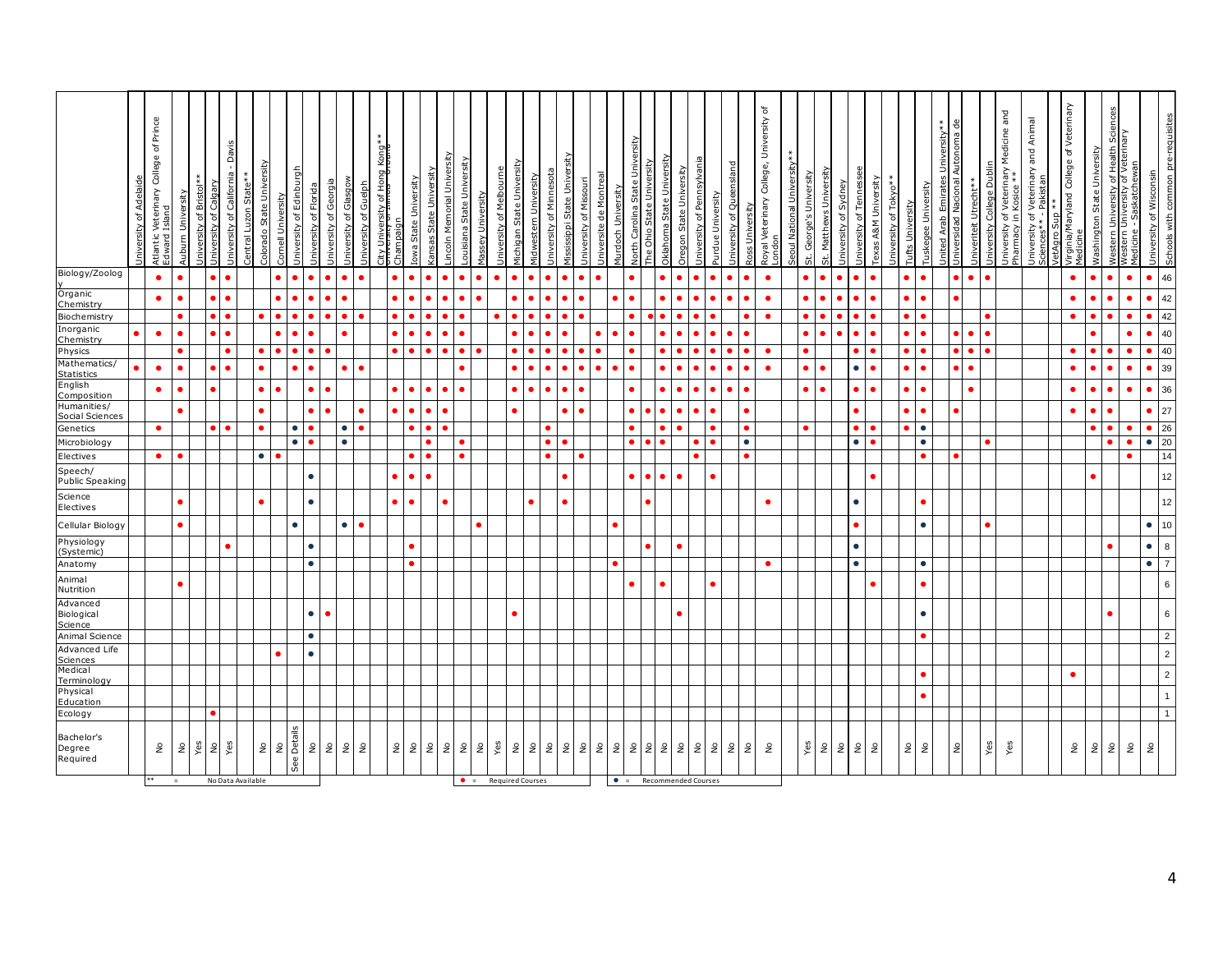# <span id="page-4-0"></span>Summary of Course Prerequisites:

### <span id="page-4-1"></span>Adelaide, University of

*Prerequisites for Bachelor of Science (Veterinary Bioscience) program include SACE Stage 2 Chemistry (or equivalent) and SACE Stage 2 Mathematical Methods (or equivalent). Prerequisite for Doctor of Veterinary Medicine program include a Bachelor of Science (Veterinary Bioscience) at the University of Adelaide or equivalent. For further information please contact [avs\\_enquiries@adelaide.edu.au.](mailto:avs_enquiries@adelaide.edu.au)*

### <span id="page-4-2"></span>Atlantic Veterinary College of Prince Edward Island

#### *Courses*

Animal Biology (labs required) (3 courses) Genetics Mathematics (2 courses, one being statistics) Chemistry (labs required) (3 courses, one being organic chemistry) English (composition) Electives (10 courses)

### <span id="page-4-3"></span>Auburn University

*Courses (Semester hours)* Written Composition # (6) Literature\* # (3) Fine Arts # (3) Humanities/Fine Arts Electives # (6) History $*$  # (3) Social/Behavioral Science Electives # (9) Mathematics – pre-calculus with trigonometry  $\#$  (3) Biology I (lab required) (4) Biology II (lab required) (4) Cell Biology\*\*\* (3) Fundamentals of Chemistry (lab required) (8) Organic Chemistry 1 (lab required); Organic Chemistry 2 (6) Physics I (4) Biochemistry (3) Science Electives\*\* (6)

#### Animal Nutrition ## (3)

*\* Students must complete a 6-semester-hour sequence either in literature or in history.*

*\*\* Science electives must be two of the following: genetics, microbiology, physics II, comparative anatomy, histology, reproductive physiology, mammalian or animal physiology, parasitology, embryology or immunology.*

*\*\*\* The cell biology course, beyond an introductory biology course, should focus on the molecular biology of cells, membranes, cytoplasm, and organelles as well as energy, transport, motility, cell division, signaling, transcription, and translation. Microbiology, genetics, physiology, or other courses may not be used to fulfill the cell biology requirement.*

*# These requirements will be waived if the student has a bachelor's degree. ## Animal nutrition must focus on large animal, small animal, monogastric, and ruminant species. Credit will be awarded for a web-based or correspondence course.*

## <span id="page-4-4"></span>Bristol, University of

*No Prerequisite courses submitted*

*[\(http://www.bristol.ac.uk/study/undergraduate/2019/vet-science/bvsc](http://www.bristol.ac.uk/study/undergraduate/2019/vet-science/bvsc-veterinary-science/))[veterinary-science/\)](http://www.bristol.ac.uk/study/undergraduate/2019/vet-science/bvsc-veterinary-science/))*

### <span id="page-4-5"></span>Calgary, University of

Two Introductory Biology Courses (labs required) Two Introductory Chemistry Courses (labs required) One Introductory English Course (must contain a writing component) One Introductory Organic Chemistry Course (lab required) One Introductory Statistics Course One Introductory Biochemistry Course (lab optional) One Introductory Genetics Course (lab optional) One Introductory Ecology Course (lab optional)

### <span id="page-4-6"></span>California – Davis, University of

#### *Courses (Semester/Quarter Hours)*

General Chemistry (lab required) (2/3) Organic Chemistry (lab required) (2/2-3) Physics (2/2-3) General Biology (lab required) (2/3) Systemic Physiology\* (1-2) Biochemistry (bioenergetics and metabolism)\* (1-2)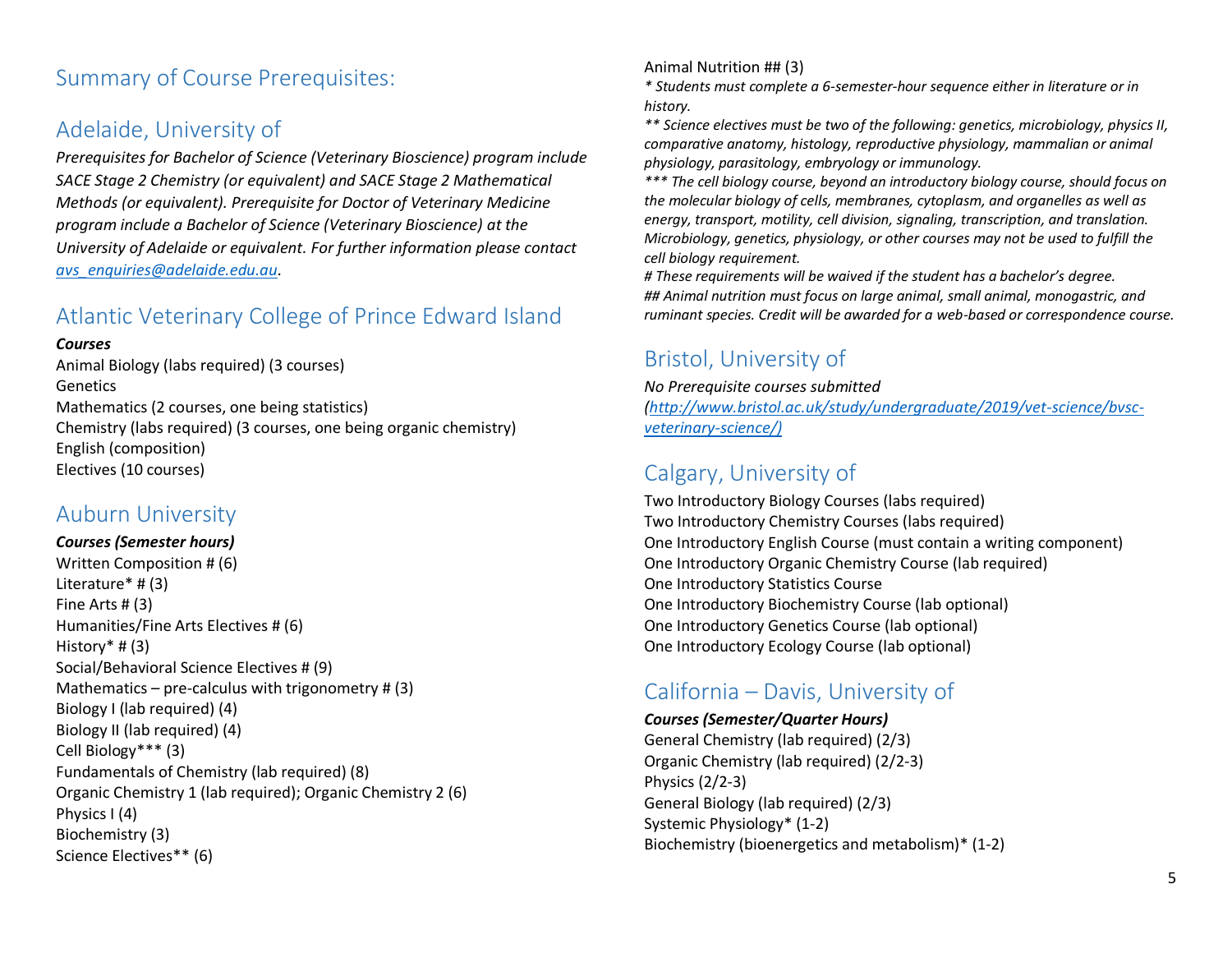Genetics (genes and gene expression)\* (1-2) Statistics (1) *\*Courses must be taken at the upper division level at a four-year university.*

### <span id="page-5-0"></span>Central Luzon State University

*No Prerequisite courses submitted [\(http://clsucvsm.edu.ph/index.php/programs/admission-requirements\)](http://clsucvsm.edu.ph/index.php/programs/admission-requirements)* 

### <span id="page-5-1"></span>Colorado State University

*Courses (Semester Hours)* Biochemistry (that requires organic chemistry) (3) Genetics (that requires biology) (3) Physics (lab required) (4) Statistics (3) Laboratory associated with a biology course (1) Laboratory associated with a chemistry course (1) English Composition (or completion of 4 year degree) (3) Social Sciences and Humanities (12) Electives (30) *Upper level biomedical science electives recommended*

### <span id="page-5-2"></span>Cornell University

*Courses (Semester Hours)* English Composition / Writing-Intensive Courses (6) Biology or Zoology (labs required) (6) Physics (labs required) (6) Inorganic (or general) Chemistry (lab required) (6) Organic Chemistry (lab recommended) (3) Biochemistry (half year required, full year recommended) (4) Advanced Life Sciences Course (lab recommended) (3) Non-prerequisite elective credits needed (26)

### <span id="page-5-3"></span>Edinburgh, University of

*Applicants are required to complete certain prerequisite courses for the program, including: Organic Chemistry; Inorganic Chemistry; Biochemistry; Biology/Zoology; Physics; Mathematics/Statistics. Also highly recommended* 

*are: Genetics, Microbiology, and Cellular Biology. Candidates for the 4-year Graduate Entry Program should have a minimum GPA of 3.4 (4 point scale); high grades are expected in all the prerequisite subjects listed above.*

## <span id="page-5-4"></span>Florida, University of

#### *Courses (Semester Hours)*

Biology (general, genetics, microbiology) (15) Chemistry (inorganic, organic, biochemistry) (19) Physics (8) Mathematics (statistics) (3) Humanities (9) Social Sciences (6) English (composition, writing or literature) (6) Applicants are strongly encouraged to enroll in challenging upper level science courses such as calculus, animal science, animal nutrition, anatomy and physiology to demonstrate the capacity of students to handle the rigorous requirements of the veterinary program. (9)

# <span id="page-5-5"></span>Georgia, University of

*Courses (Semester Hours)* English (writing intensive) (6) Humanities or Social Studies (14) General Chemistry\*\* (lab required) (8) Organic Chemistry\*\* (lab required) (8) Physics\*\* (lab required) (8) Biochemistry (3) General Biology\*\* (lab required) (for science majors) (8) Advanced Biological Science\* (8) *\* 300/3000 level or higher biology courses with general biology as a prerequisite. Nutrition, behavior and ecology courses typically do not count towards this requirement. Recommended courses: comparative anatomy, microbiology, cell biology, or genetics. It is best practice to contact our office [\(dvmadmit@uga.edu\)](mailto:dvmadmit@uga.edu) in order to verify if a course meets our Advanced Biology requirement.*

*\*\* UGA CVM will not accept online courses for any science prerequisite that requires a laboratory.*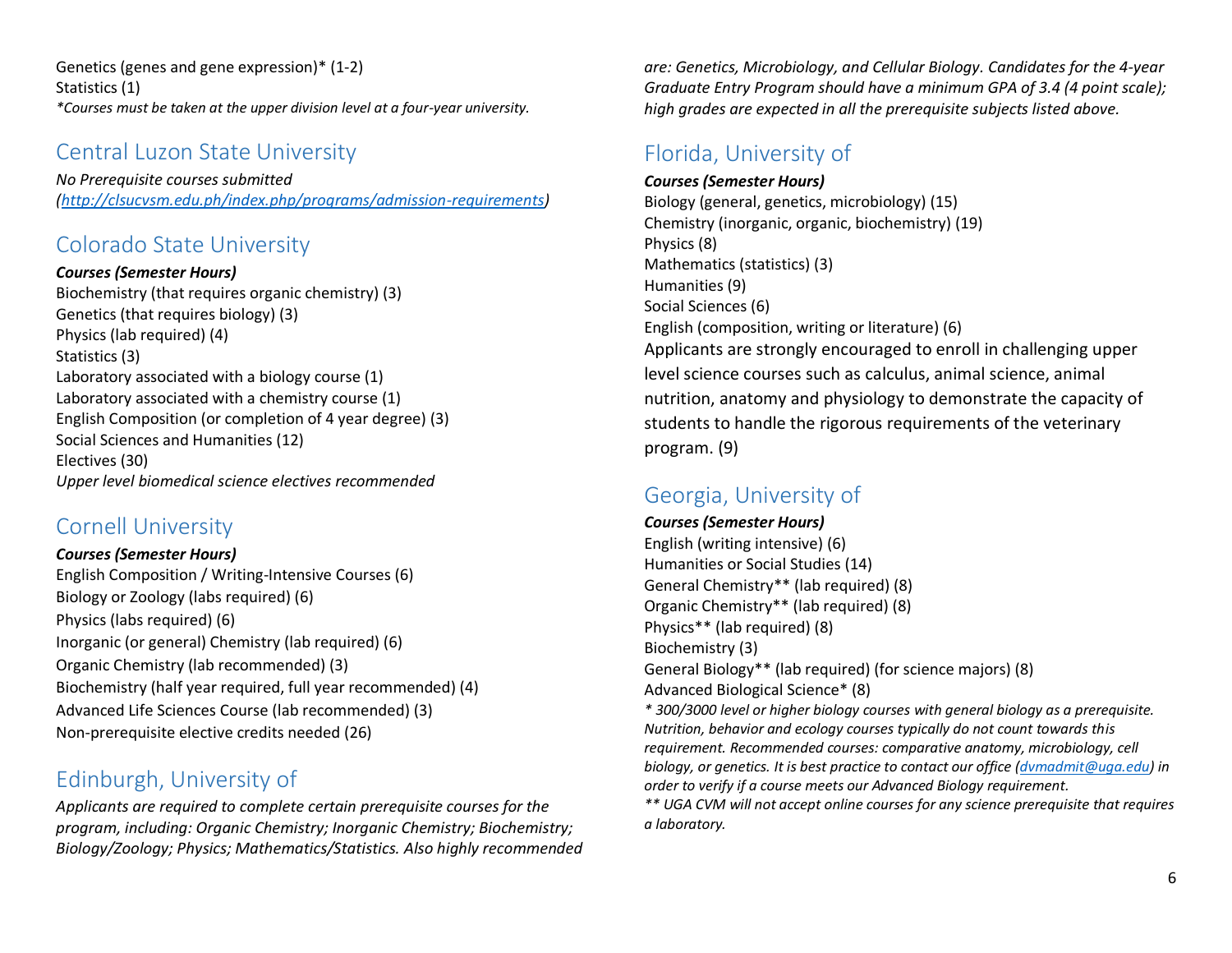### <span id="page-6-0"></span>Glasgow, University of

*Applicants are expected to have completed at least 2 years pre-veterinary or science courses at College or University, with a minimum of one year in Chemistry (including organic chemistry and organic chemistry lab), biology, or biochemistry and either physics, maths or statistics. We would expect high grades in all science subjects. US applicant should have a minimum 3.4 GPA (4 point scale), and to have achieved at 3.0 in Science.*

### <span id="page-6-1"></span>Guelph, University of

*Courses (Credit Hours)*

Biology (one must have cell biology content) (9) Biochemistry (3) Statistics (3) Genetics (3) Humanities/Social Sciences\* (6) *\* Consider topics such as ethics, logic, critical thinking, determinants of human behavior and human social interaction.*

### <span id="page-6-2"></span>Hong Kong, City University of

*No prerequisite courses submitted.*

(https://www.cityu.edu.hk/svm/en/Programmes/BVM/Requirements.html)

### <span id="page-6-3"></span>Illinois - Urbana, University of

*Courses (Semester Hours) With bachelor's degree, only the following three course series are required:* Biological Science (lab required) (8) Chemical Sciences (lab required) (16) Physics (lab required) (8) *Without bachelor's degree, all above must be taken as well as the following: English Composition (3), Speech/Communication (3), Humanities/Social Science (12), Junior/Senior/Graduate Level Science courses (12)*

### <span id="page-6-4"></span>Iowa State University

*Courses (Semester Hours)* General Chemistry - 1 year series (lab required) (7) Organic Chemistry - Organic Chem I & lab – first semester of a 2 semester series (4) Biochemistry (3) Biology - 1 year series (labs required) (8) Genetics or Animal Breeding (3) Mammalian Anatomy/Physiology – all systems (3) Oral Communication (interpersonal, group or public speaking) (3) English Composition (6) Humanities/Social Sciences (6) Physics (Physics 1 and lab– first semester of a 2 semester series with mechanics) (4) Electives (8)

### <span id="page-6-5"></span>Kansas State University

*Courses (Semester Hours)*

Expository Writing I and II (6) Public Speaking (2) Chemistry I and II (8) General Organic Chemistry (lab required) (5) General Biochemistry (3) Physics I and II (8) Principles of Biology or General Zoology (4) Microbiology (lab required) (4) Genetics (3) Social Science and/or Humanities (12) Electives (9)

### <span id="page-6-6"></span>Lincoln Memorial University

*Course Requirements (Semester/Quarter Hours)* General Biology (lab required) (8/12) Genetics (3/4)\* Biochemistry (3/4) Upper Division Science Electives\*\* (8/12) Organic Chemistry (lab required) (6/9) General Chemistry (lab required) (6/12) Physics (3/4) English (3/4)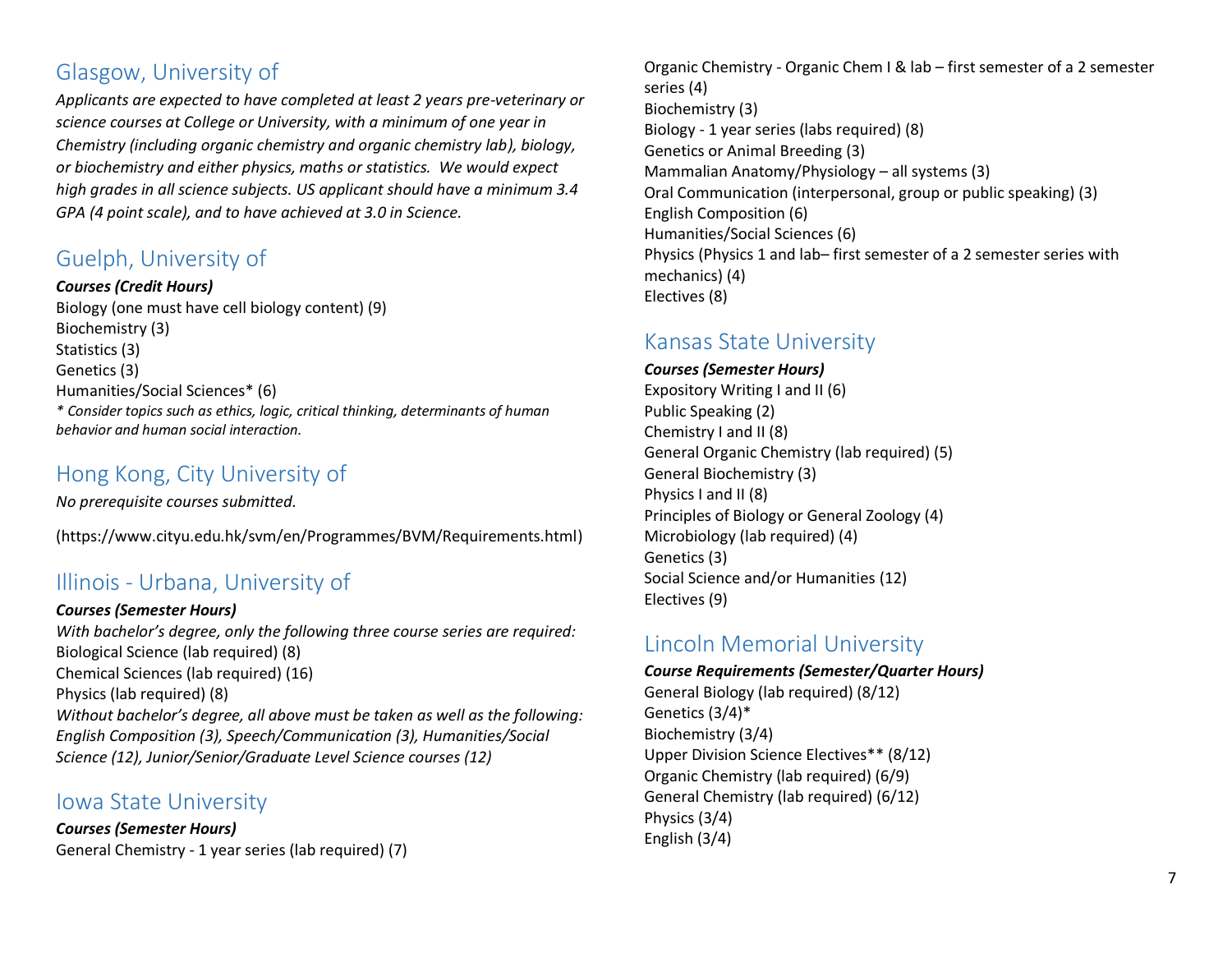#### Social and Behavioral Sciences (3/4)

*\*Animal breeding/reproduction courses must be approved by LMU-CVM \*\* Upper division courses (300 level or higher) may include Anatomy, Animal Science, Cell Biology, Immunology, Microbiology, Molecular Biology, Physiology, Virology*

### <span id="page-7-0"></span>Louisiana State University

#### *Courses (Semester Hours)*

General Biology (lab required) (8) Microbiology (lab required) (4) Physics (6) General Chemistry (lab required) (8) Organic Chemistry (3) Biochemistry (3) English Composition (6) Mathematics (5) Electives (17)

### <span id="page-7-1"></span>Massey University

*Applicants are required to have completed at least two full years of full-time, largely science-based university education, and have passed classes equivalent to the 4 standard Massey University veterinary prerequisite classes. The following list is a guideline of what would likely be equivalent, but the actual hours may vary for your institution. If you are unsure of whether or not your completed study will meet our prerequisites, please contact us at: vetschool@massey.ac.nz*

*Courses (Semester Hours)* General Chemistry (labs required) (6) Organic Chemistry (lab required) (3) General Biology (lab required) (6) Zoology or Animal Biology (lab required) (3) Cellular Biology\* (lab required) (3) Physics (lab required) (6) *\* Molecular Biology, genetics or microbiology may in some cases be substituted for cellular biology*

# <span id="page-7-2"></span>Melbourne, University of

*Entrance to the DVM as a graduate: Applicants will require a science degree from the University of Melbourne or another institution. Examples of appropriate degrees include Bachelor's degrees with majors in: Agriculture, Animal Science, Biochemistry, Biomedicine, Physiology, or Zoology. Prerequisites for entry as a graduate are at least one semester of study in each of general or cellular biology and biochemistry as part of a science or agricultural degree.* 

*<http://futurestudents.unimelb.edu.au/info/international>*

# <span id="page-7-3"></span>Michigan State University

*Courses (Semester Hours)* English Composition (3) Social and Behavioral Sciences (6) Humanities (6) General Inorganic Chemistry (lab required) (3) Organic Chemistry (lab required) (6) Biochemistry (upper division) (3) General Biology (lab required) (6) College Algebra and Trigonometry (3) College Physics (lab required) (8) Upper Division Biology Course (3)

# <span id="page-7-4"></span>Midwestern University

*Courses (Semester Hours)* Biology (8) Biochemistry (3) General Chemistry (8) Organic Chemistry (lab required) (8) Mathematics (6) Physics with lab (4) English Composition (6) Science Electives (8) \*Minimum of 64 total semester hours/96 quarter hours required.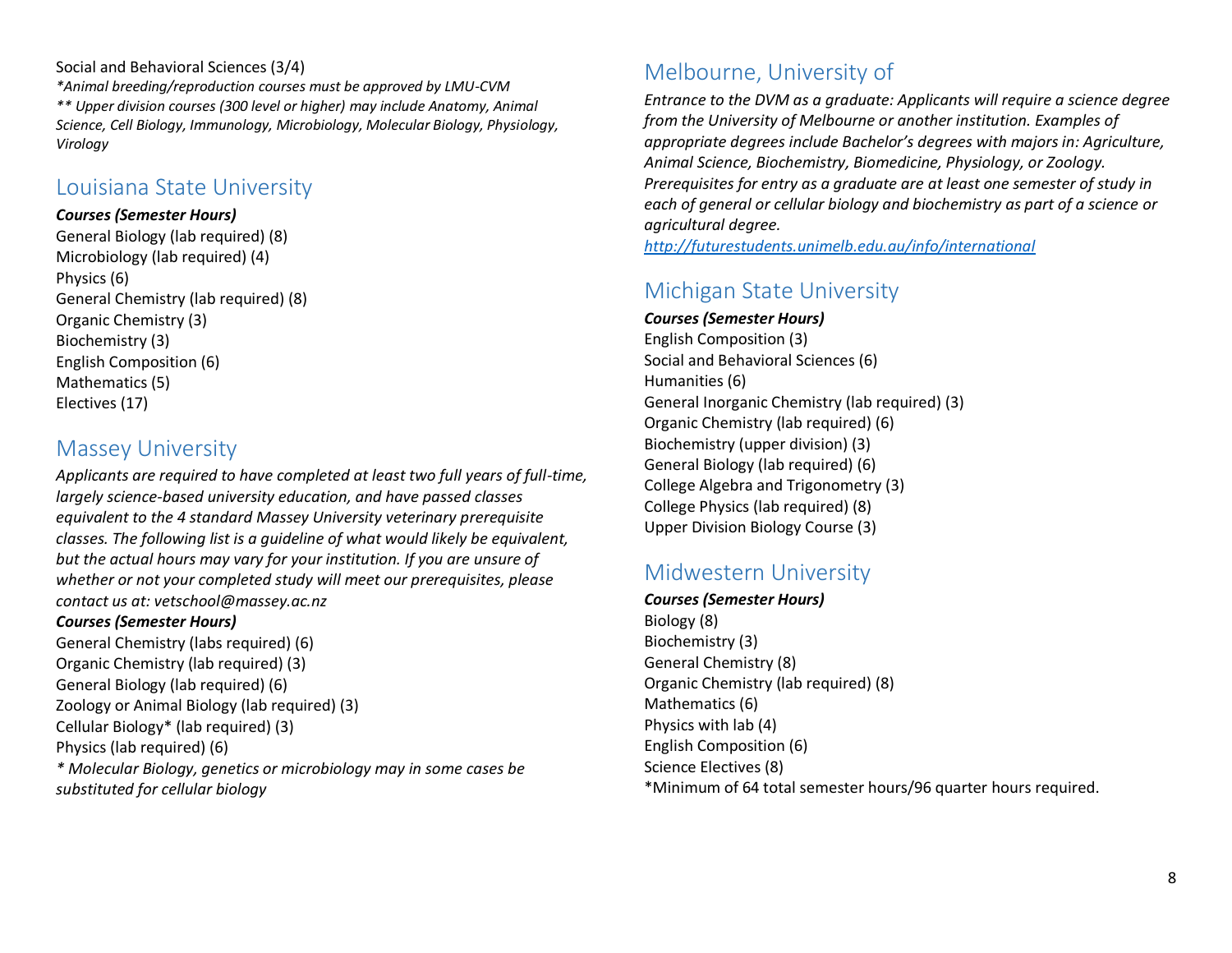### <span id="page-8-0"></span>Minnesota, University of

*Courses (Semester Hours)* English (2 courses) (6) College Algebra, Pre-Calculus or Calculus (3) General Chemistry (labs required) (2 courses, plus 2 labs) (6) Organic Chemistry (3) Biochemistry (3) General Biology (lab required) (3) Zoology (lab required) (3) Genetics (3) Microbiology (lab required) (3) Physics (2 courses) (6) Liberal Education (3 courses) (9) Statistics (3)

### <span id="page-8-1"></span>Mississippi State University

#### *Courses (Semester Hours)*

English Composition and/or Academic Writing (6) Speech or Technical Writing (3) Mathematics (college algebra or higher) (6) General Biology (labs required) (8)\* Microbiology (lab required) (4) General Chemistry (labs required) (8)\* Organic Chemistry (labs required) (8)\* Biochemistry (3) Physics (may be trigonometry-based) (6) Advanced (upper-level) Science Electives (12) Humanities/Fine Arts/Social Sciences/Behavioral Electives (15) *\*indicates requirement of a minimum 6 hours of lecture and 2 hours of laboratory*

### <span id="page-8-2"></span>Missouri, University of

*Courses (Semester Hours)* English or Communication (6) College Algebra or higher Math (3) Physics (5) Biological Sciences (not animal science courses) (10) Humanities/Social Sciences (10)

Biochemistry with Organic Chemistry Prerequisite (3) Electives (23)

### <span id="page-8-3"></span>Montreal, University of

*Courses (Level)* Physics (101, 201, 301–78) Chemistry (101, 201, 202) Biology (301, 401) Mathematics (including calculus) (103, 203)

# <span id="page-8-4"></span>Murdoch University

*Students who have completed one or more years of tertiary study and who have satisfied the appropriate prerequisites are eligible to apply for entry into second year of the 5 year program. Currently, prerequisites includes units in: Chemistry; Statistics & Data analysis; Introductory animal anatomy and physiology; Cell and molecular biology and Vertebrae structure and function; plus a unit that explores the basic building blocks for science students and another that introduces the history and philosophy of science and the interconnected nature of scientific disciplines. Principles of livestock science in an Australian context is also a prerequisite.*

# <span id="page-8-5"></span>North Carolina State University

#### *Courses (Semester Hours)*

Animal Nutrition (3) Biochemistry (3) Biology (4) Chemistry, General (8) Chemistry, Organic (8) English Composition, Communications or Public Speaking (6) Humanities/Social Sciences (6) Microbiology (4) Physics (8) Statistics (3) Genetics (4)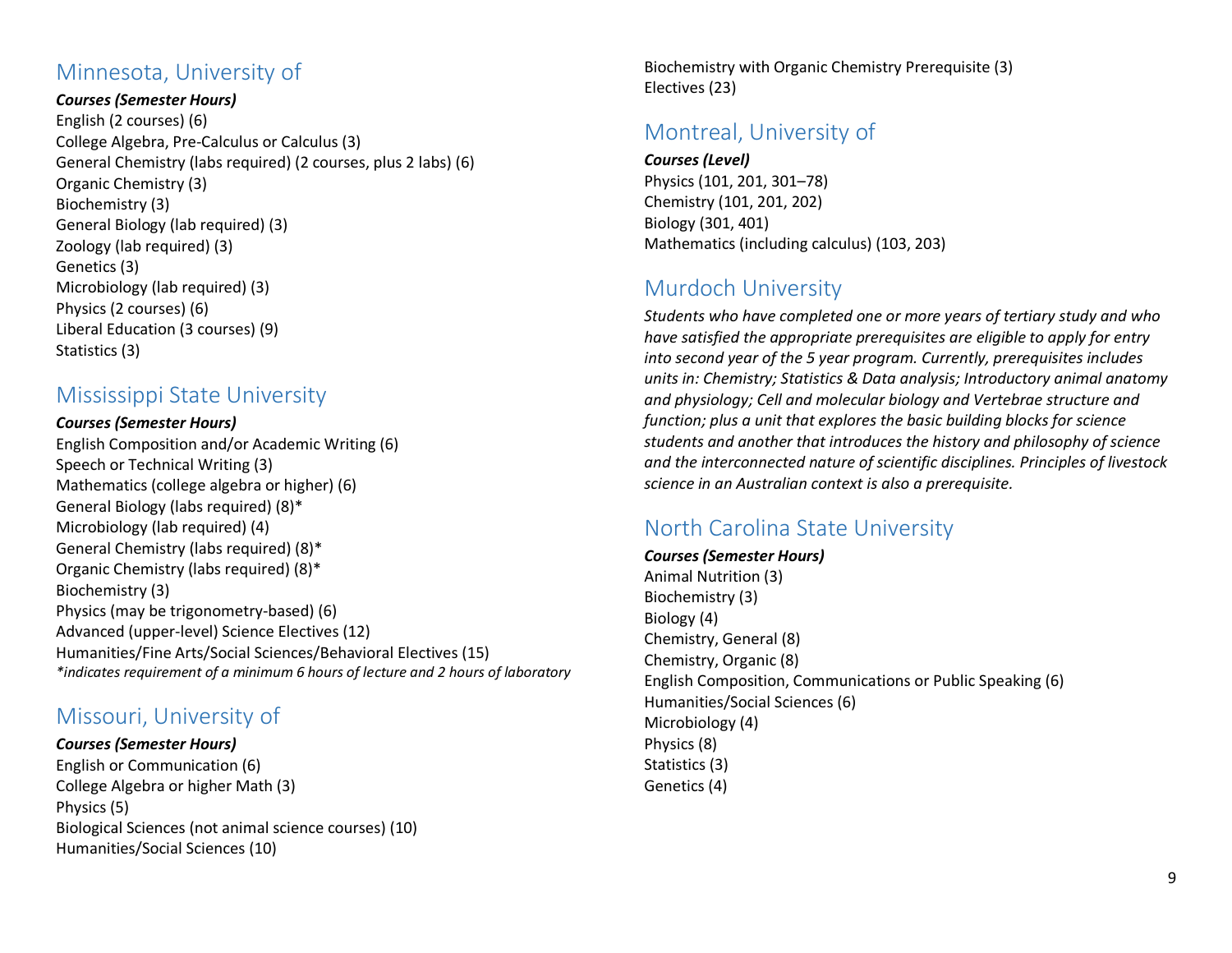### <span id="page-9-0"></span>Ohio State University, The

#### *Courses (Semester Hours – may vary\*)*

Biochemistry (4) Microbiology (lab required) (4) Physiology (5) Public Speaking (communication) (3) Science Electives (35) Humanities/Social Science Electives (16) *\*The number of hours provided is a guideline. In assessing course content for* 

*equivalency, actual hours may vary for your institution. In some cases a multiple course series may be needed to fulfill prerequisite coursework. For full details on prerequisites, see school website or VMSAR. If you are unsure of whether or not a course will be accepted to fulfill a prerequisite, please contact us at:* 

<span id="page-9-1"></span>[dvmprospective@osu.edu](mailto:dvmprospective@osu.edu)

### Oklahoma State University

#### *Courses (Semester Hours)*

Animal Nutrition (3) Biochemistry (3) Biology/Zoology (8) English, Speech or Composition (9) Genetics (3) Humanities/Social Sciences (6) Inorganic Chemistry (8) Statistics (3) Microbiology (4) Organic Chemistry (8) Physics I & II (8)

### <span id="page-9-2"></span>Oregon State University

#### *Courses (Semesters/Quarters)*

General Biology (Two semesters/Three quarters) Upper Division Biology (lab required) (One semester/Two quarters) Physics (Eight semester Credits/Ten quarter credits) General Chemistry (labs required) (Two semesters/Three quarters) Organic Chemistry (One semester/ two quarters)

Biochemistry (One semester/Two quarters) Genetics (One semester/One quarter) Calculus or Algebra & Trig (One calculus course or College Algebra & trigonometry courses) Statistics (One semester/One quarter) Physiology (human or animal) (One semester/One quarter) \*English (One semester/One quarter) \*Humanities or Social Sciences (Two semesters/Three quarters) \*Public Speaking (One semester/One quarter) *\*Please note that the General Education Requirements (English, Humanities, & Public Speaking) will be considered met if the applicant has earned a bachelor's degree prior to beginning the DVM program.*

## <span id="page-9-3"></span>Pennsylvania, University of

#### *Courses (Semester Hours)* English (must include 3hr in composition) (6) Physics (lab required) (8) Chemistry – General (8) Chemistry – Organic (4) \*(Chemistry requires at least 1 lab in General or Organic Chemistry) Biology (covering basic genetics & cell biology) (9) Biochemistry (3) Microbiology (3) Humanities or Social Sciences (6) Calculus & Statistics (any intro stats course) (6) Electives (37)

### <span id="page-9-4"></span>Purdue University

#### *Courses (Semesters)*

Inorganic Chemistry I and II (labs required) (2) Organic Chemistry I and II (labs required) (2) Biochemistry (upper level) (1) Biology I and II (labs required) (2) Genetics (1) Microbiology (labs required) (1) Animal Nutrition (1) Physics I and II (labs required) (2) Statistics (1)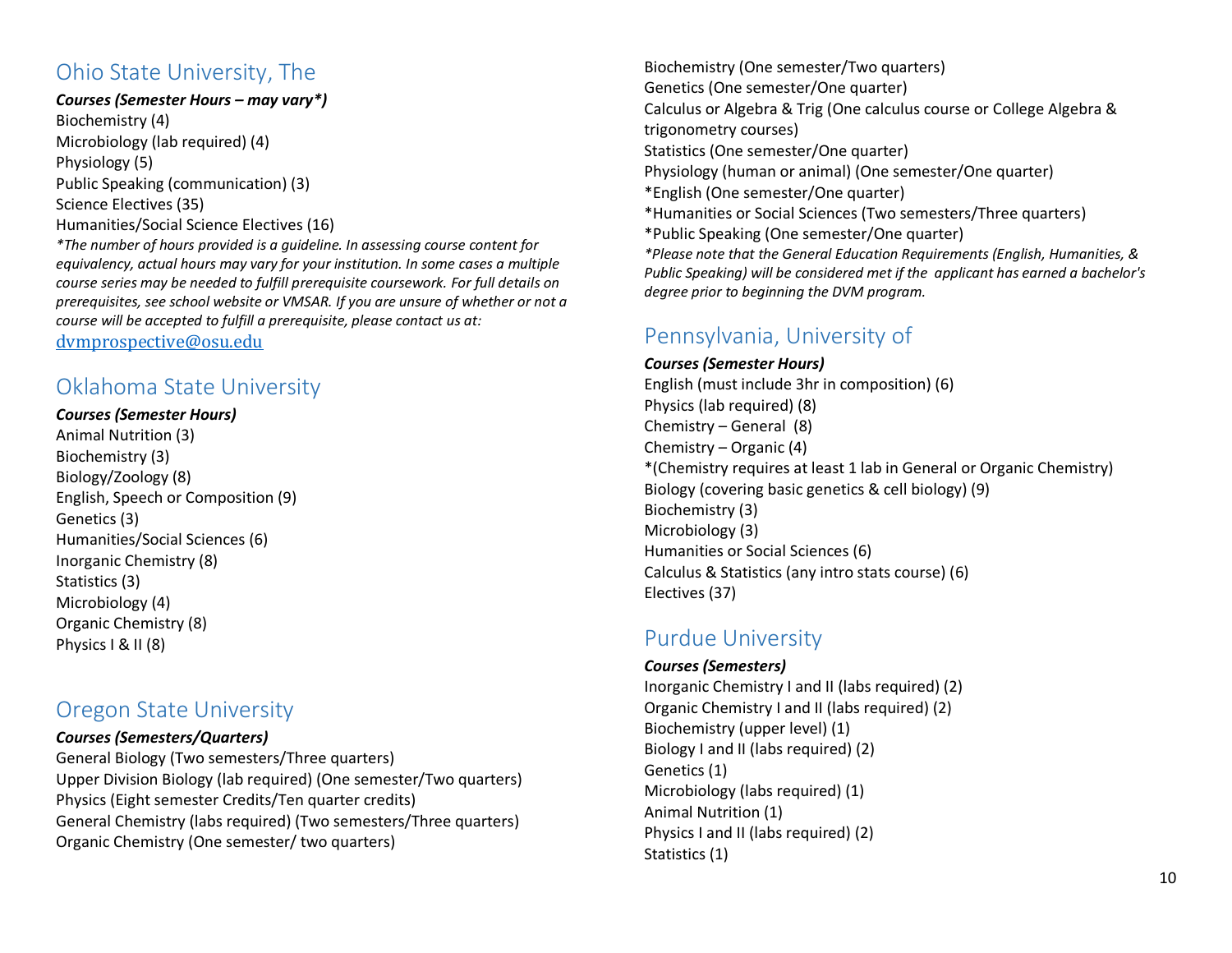English Composition (1) Communication (1) (or the completion of a 4-year degree) Humanities (3)

## <span id="page-10-0"></span>Queensland, The University of

To gain entry into The University of Queensland program an international student must have: completed recognised upper secondary or equivalent year 12 studies to the required standard as outlined in the prospectus; satisfied English language requirements and satisfied individual program requirement which include training in English, Mathematics, Chemistry and either Biology or Physics. Further information about the minimum entry requirements is available on The University of Queensland Future Students website (future-

students.uq.edu.au/apply/undergraduate/international/entryrequirements).

Multiple pathways for entry into UQ programs are available for students who do not meet the English language requirements (futurestudents.uq.edu.au/english-language-pathways).

### <span id="page-10-1"></span>Ross University School of Veterinary Medicine

#### *Courses (Semester Hours)*

Biology (lab required) (8) Cell Biology or Genetics (lab recommended) (3) Chemistry (lab required) (4) Organic Chemistry (lab required) (4) Biochemistry (3) Physics (lab required) (4) Mathematics (pre-calculus, calculus, or statistics) (3) English (3) Electives/Humanities/Social Sciences\* (9) *\* One of the elective courses to meet this requirement must be one of the following: Comparative anatomy, medical terminology, microbiology, nutrition, physiology, foreign language, public speaking, or introduction to business.*

### <span id="page-10-2"></span>Royal Veterinary College

*Courses (Semester Hours)*

Physics (4) Biochemistry (4) Upper-level Biology/Biological Science\* (8) Anatomy/Physiology (4) Organic Chemistry (4) General Biology (4) Mathematics (4) *\* Including but not limited to: Animal Biology, Zoology, Microbiology, Genetics, Anatomy, or Physiology*

### <span id="page-10-3"></span>Saskatchewan, University of

*Courses (Semester Hours)* English (6) Physics (3) Biology (6) Genetics (3) Introductory Chemistry (6) Organic Chemistry (3) Mathematics or Statistics (6) Biochemistry (3) Microbiology (3) Electives (21)

### <span id="page-10-4"></span>Seoul National University

<span id="page-10-5"></span>*No Prerequisite courses submitted [\(http://en.snu.ac.kr/apply/info\)](http://en.snu.ac.kr/apply/info)*

### St. George's University

*Courses (Semester Hours)* General Biology or Zoology (lab required) (8) Inorganic Chemistry (general or physical) (lab required) (8) Organic Chemistry (lab required) (4) Biochemistry (3) Genetics (3) Physics (lab required) (4) Calculus, Computer Science or Statistics (3) English (3)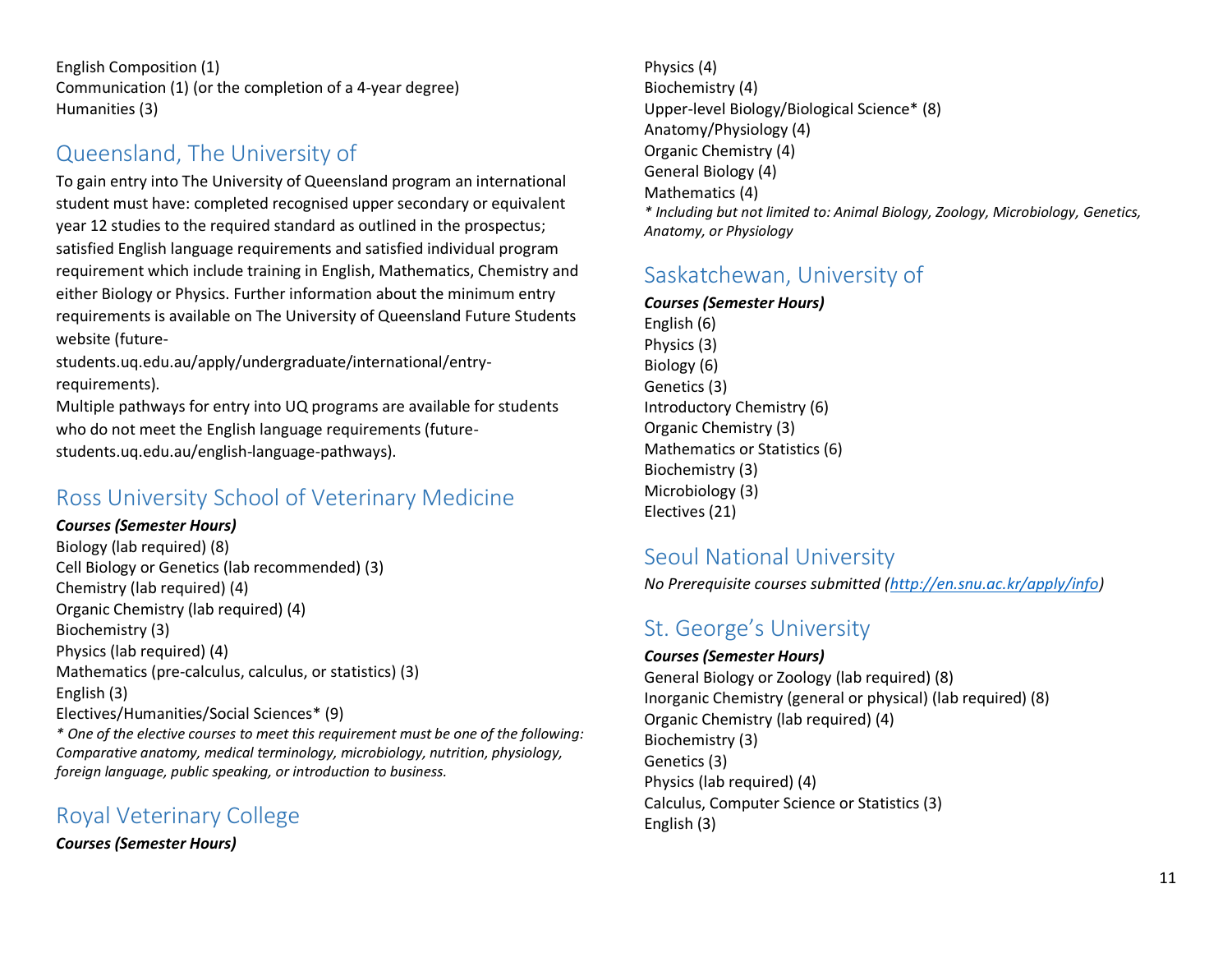### <span id="page-11-0"></span>St. Matthews University

*Courses (Semester Hours)*

General Biology or Zoology (lab required) (6) General Chemistry (lab required) (6) Organic Chemistry (lab required) (6 ) Biochemistry (3) Language Arts (English or another course with a writing component) (3) College Math or Computer Science (3)

## <span id="page-11-1"></span>Sydney, University of

*For application to the four -year DVM program, students must have completed a bachelor's degree including at least one semester in each of the following courses: General Chemistry (Physical and Inorganic); Organic Chemistry; Biology; Biochemistry .*

# <span id="page-11-2"></span>Tennessee, University of

*Courses (Semester Hours)* General Inorganic Chemistry (lab required) (8) Organic Chemistry (lab required) (8) General Biology/Zoology (lab required) (8) Cellular/Molecular Biology (upper level course preferred) (3) Genetics (3) Biochemistry (upper -level), exclusive of laboratory (4) Physics (lab required) (8) English Composition (6) Social Sciences/Humanities (18) *Applicants are encouraged to take additional science courses especially comparative anatomy, mammalian physiology, microbiology with laboratory, and statistics.*

### <span id="page-11-3"></span>Texas A&M

*Courses (Semester Hours)* General Biology (lab required) (4) General Microbiology (lab required) (4) Genetics (3) Animal Nutrition or Feeds & Feeding (3) Inorganic Chemistry I & II (lab required) (8) Organic Chemistry I & II (lab required) (8)

Biochemistry (lecture hours only) (3) Statistics (upper -level) (3) Physics I & II (lab required) (8) English (6) Public Speaking (3)

# <span id="page-11-4"></span>Tokyo, University of

*No Prerequisite courses submitted [\(http://www.u-tokyo.ac.jp/en/index.html\)](http://www.u-tokyo.ac.jp/en/index.html)*

# <span id="page-11-5"></span>Tufts University

*Courses (Semester Hours)* Biology (lab required) (8) Chemistry (lab required) (8) Organic Chemistry (lab required ) (8) Biochemistry (3) Physics (6 ) Genetics (unless included in biology) (3) Math (may include statistics ) (6) English Composition (6) Humanities and Fine Arts (6) Social and Behavioral Sciences (6)

# <span id="page-11-6"></span>Tuskegee University

*Courses (Semester Hours)* English or Written Composition (6) Mathematics (6) Social Sciences/Humanities (6) Liberal Arts (6) Advance Biology (300 level or above)\* (9) Biochemistry (lab required) (4) Advance Biology Elective s (8) Organic Chemistry (lab required) (4) Chemistry (lab required) (4) Physics (lab required) (8) Medical Terminology (1) Physical Education (2)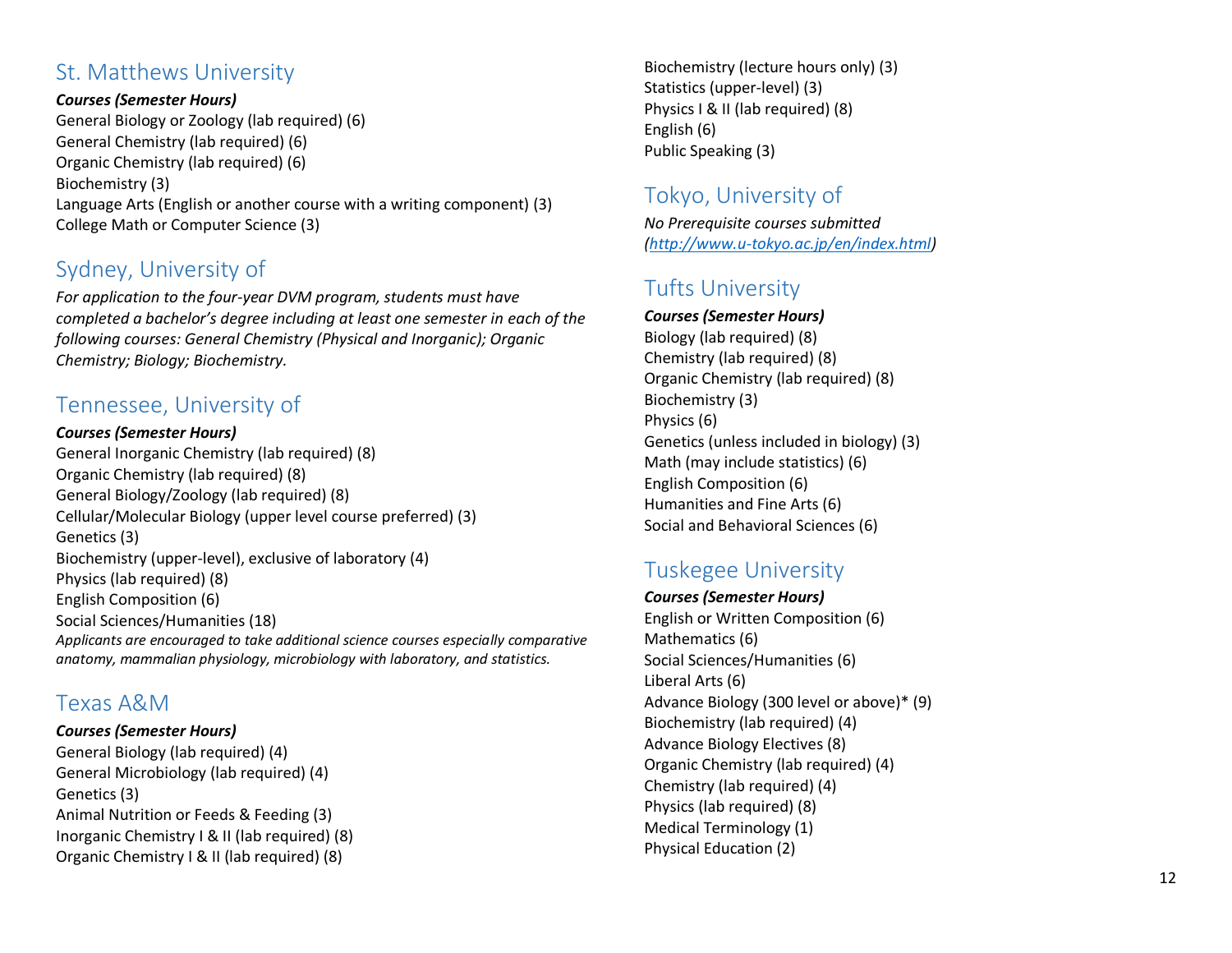Introduction to Animal Science (3)

Animal Nutrition (3)

*\* Advanced biology courses, e.g., anatomy\*\*, physiology, ecology, immunology, zoology, microbiology, genetics, toxicology, and histology.*

<span id="page-12-0"></span>*\*\* Anatomy, Cellular Biology, Genetics, and Microbiology are highly recommended.* 

### United Arab Emirates University

#### No perquisite courses submitted

[\(https://www.uaeu.ac.ae/en/catalog/undergraduate/programs/program\\_2](https://www.uaeu.ac.ae/en/catalog/undergraduate/programs/program_21931.shtml) [1931.shtml\)](https://www.uaeu.ac.ae/en/catalog/undergraduate/programs/program_21931.shtml)

### <span id="page-12-1"></span>University of Mexico (UNAM)

*Courses (Semesters)*

Mathematics (4) Physics (4) Inorganic and Organic Chemistry (4) Principles of Biology and General Biology (4) Social Sciences/Humanities (6) Electives (selected topics on biology, statistics, morphophysiology or physicochemistry) (2)

### <span id="page-12-2"></span>Universiteit Utrecht

*Biology Physics Mathematics Chemistry English Dutch [\(https://www.uu.nl/bachelors/diergeneeskunde/toelating/int](https://www.uu.nl/bachelors/diergeneeskunde/toelating/int)*

# <span id="page-12-3"></span>University of Veterinary and Animal Sciences (UVAS)

### – Lahore-Pakistan

*No prerequisite courses submitted*.

(http://www.uvas.edu.pk/index.php)

# <span id="page-12-4"></span>University College - Dublin

*Courses (Semesters)*

Physics (lab required) (1) Biochemistry (1) General Biology (1) General Inorganic Chemistry (Lab Required)(1) Microbiology (1) Cellular Biology (1)

# <span id="page-12-5"></span>University of Veterinary Medicine and Pharmacy in

### Kosice

*6year GVM study program – none.*

*For 4year post BSc GVM study program – Completion of specified subjects during the first level of higher education studies (Biology, Chemistry and Biophysics) – upon approval of the UVMP Management, courses of Chemistry and Biochemistry and/or Biophysics can be completed during the first year of study at UVMP in Košice.*

### <span id="page-12-6"></span>VetAgro Sup

*No Prerequisite courses submitted [\(http://www.vetagro-sup.fr/en/formations/cursus-veterinaire/admission/\)](http://www.vetagro-sup.fr/en/formations/cursus-veterinaire/admission/)*

# <span id="page-12-7"></span>Virginia-Maryland College of Veterinary Medicine

*Courses (Credits)* General Biology (2) Organic Chemistry (1) General or Introductory Physics (2) Biochemistry (1) Humanities/Social Sciences (2) Math: Algebra, Geometry, Trigonometry, Calculus or Statistics (2) English (2 [1 must be composition or writing-intensive]) Medical Terminology (1)

### <span id="page-12-8"></span>Washington State University

*Courses (Semester Hours)*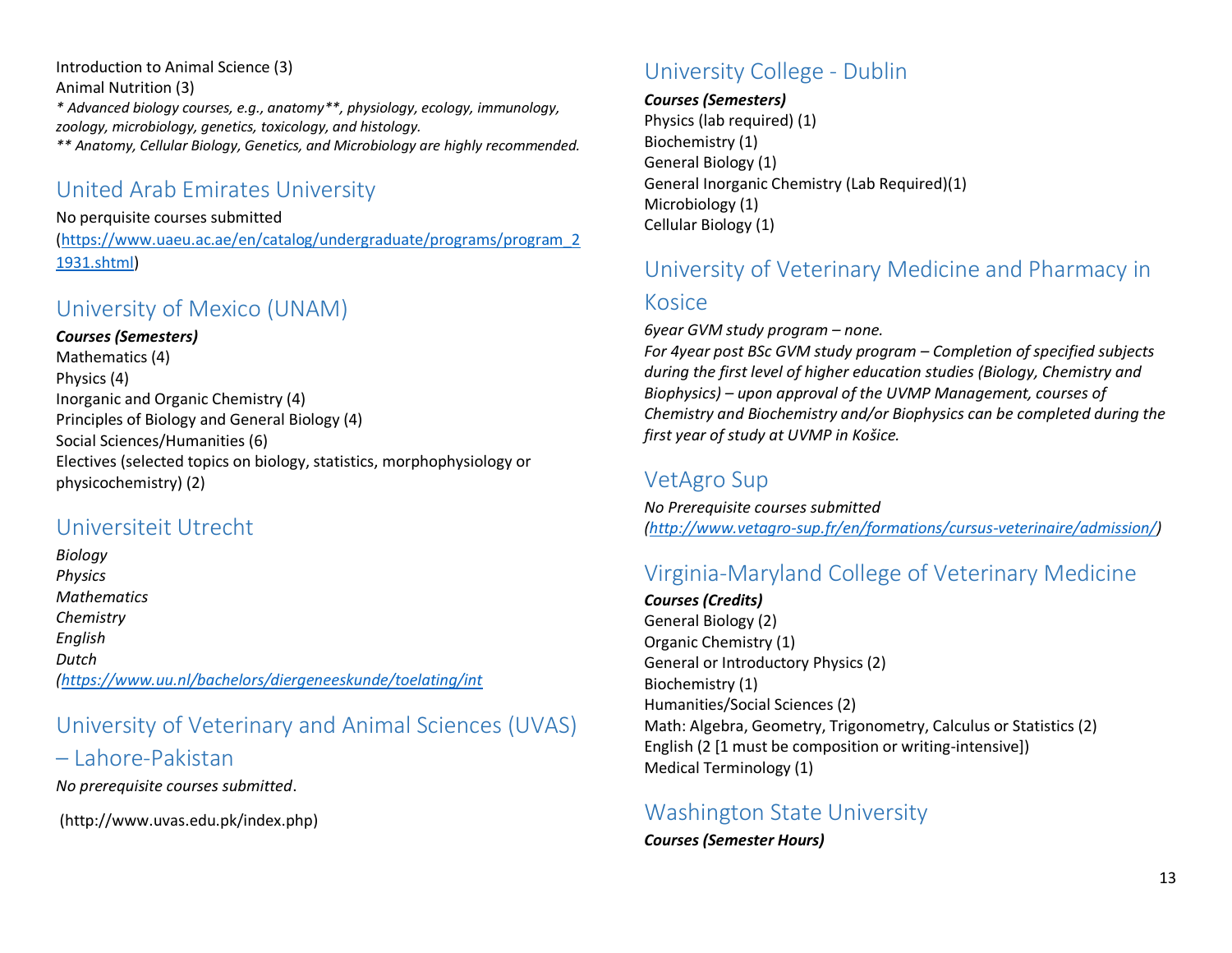Biology (labs required) (8) Inorganic Chemistry (labs required) (8) Organic Chemistry (labs required) (4) Physics (lab required) (4) Math (algebra or higher) (3) Genetics (3-4) Biochemistry (3) Statistics (methods) (3) Arts/Humanities/Social Sciences/History\* (21) English Composition/Communication\* (6) *\*General education requirements will be waived if student has a bachelor's degree*

### <span id="page-13-0"></span>Western University of Health Sciences

#### *Courses (Semester Hours)*

Organic Chemistry (lab required) (3) Biochemistry or Physiological Chemistry (3) Upper-Division Biological & Life Sciences (labs required) (9) Microbiology (3) Upper-Division Physiology (animal, human or comparative only) (3) Genetics (3) General or College Physics (labs required) (6) Statistics (general, introductory, or bio-) (3) English Composition (6) Humanities/Social Sciences (9)

### <span id="page-13-1"></span>Wisconsin, University of

*Courses (Semester Hours)* Biology or Zoology (4) Genetics or Animal Breeding (3) General Chemistry (8) Organic Chemistry (3) Biochemistry (3) General Physics (6) Statistics (3) English Composition or Journalism (6) Social Science or Humanities (6) Anatomy (3)\*

Microbiology (3)\* Physiology (3)\* Cell/Molecular Biology (3)\* *\*Recommended Applicants are encouraged to prepare themselves for the curriculum by taking additional upper-level science courses such as anatomy, physiology, microbiology, or cell/molecular biology.*